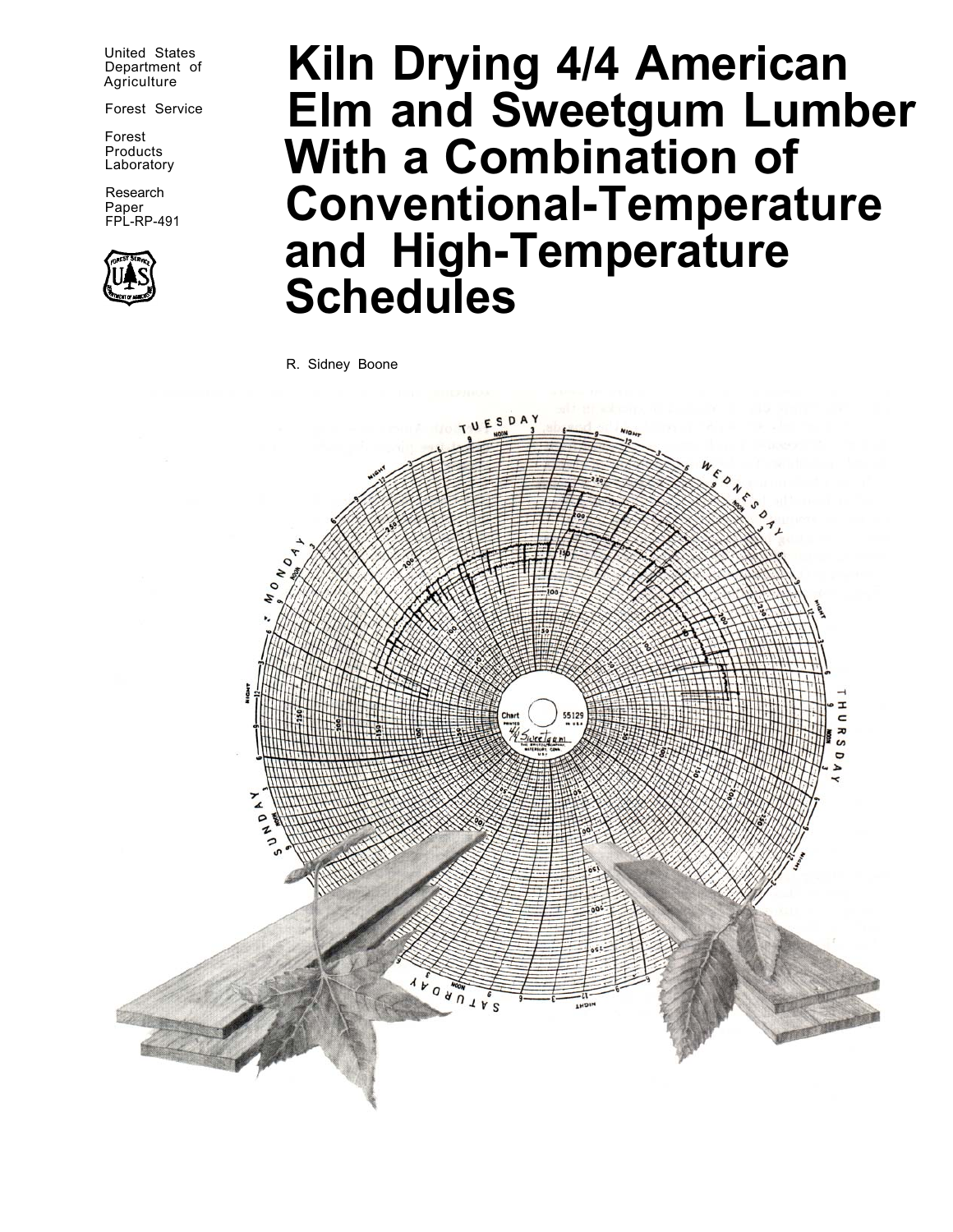# **Abstract**

American elm and sweetgum lumber were kiln dried by conventional- temperature schedules to average moisture contents of 45, 30, and 20 percent before hightemperature drying at 230°F to final moisture content of 7 percent. Drying degrade was evaluated and compared to that of lumber dried to 7 percent moisture content by straight high-temperature or conventionaltemperature drying. The amount and type of warp did not differ between treatments for either species. For elm, 45 percent moisture content at the start of hightemperature drying resulted in checks in the exposed ends and 1 inch from the ends of all boards. However, moisture contents of 30 and 20 percent at start of high-temperature drying resulted in checks in the exposed ends of only 40 and 80 percent of the boards, respectively. Successive 1-inch sections trimmed from the board ends showed a decreasing amount of checks from the end to 5 inches within the board. At 5 inches and farther from the board ends, little difference occurred in the amount of checking within any given treatment. Starting high-temperature drying at lower moisture contents (30 and 20 percent) reduced kiln residence time for the high-temperature drying schedule by 10 percent compared to the control schedule.

For sweetgum, more checks were found on the ends of cross sections cut 1 inch from the exposed ends than on the exposed ends of all treated boards and controls. A much lower percentage of trimmed boards had end checks 3 inches from the exposed ends than 1 inch from the exposed ends. The percentage of trimmed boards with end checks leveled off at  $\leq 10$  percent of boards that had a moisture content of  $\leq 45$  percent when subjected to high-temperature drying. When boards were subjected to high-temperature drying at 20 percent moisture content, kiln residence time was reduced by about 16 percent, and at 30 and 45 percent moisture contents, kiln time was reduced about 40 percent.

For both American elm and sweetgum, recovery of defect-free pieces depended on the amount of end trim allowed.

Keywords: Kiln drying, lumber, high-temperature drying, conventional-temperature drying, American elm, sweetgum.

**June 1989** 

**Boone, R. Sidney. 1989. Kiln drying 4/4 American elm and sweetgum lumber with a combination of conventionaltemperature and high-temperature schedules. Res. Pap. FPL-RP-491. Madison, WI: U.S. Department of Agriculture, Forest Service, Forest Products Laboratory. 15 p.** 

**A limited number of free copies of this publication are available to the public from the Forest Products Laboratory, One Gifford Pinchot Drive, Madison, WI 53705- 2398. Laboratory publications are sent to more than 1,000 libraries in the United States.** 

**The Forest Products Laboratory is maintained in cooperation with the University of Wisconsin.**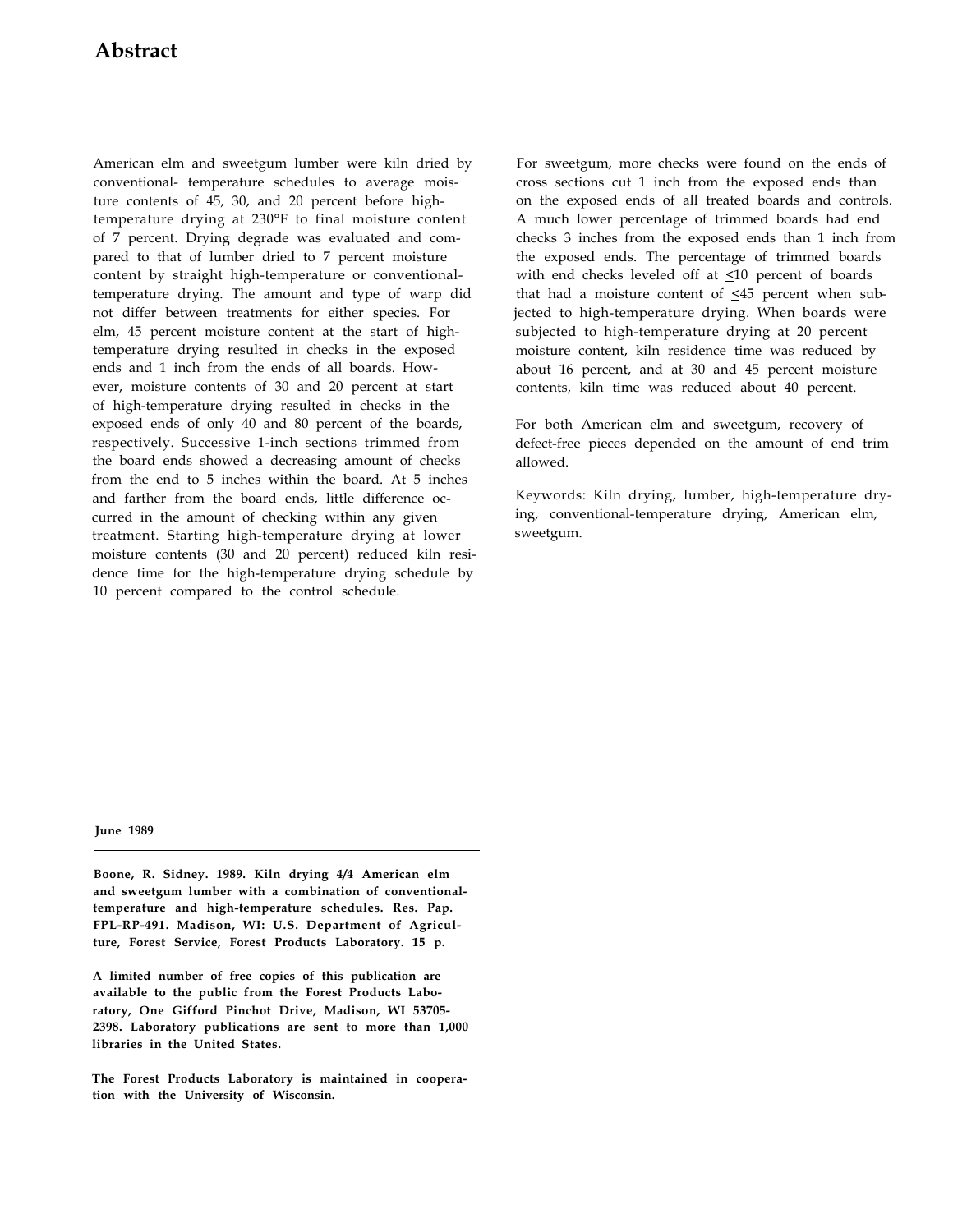# **Kiln Drying 4/4 American Elm and Sweetgum Lumber With a Combination of Conventional-Temperature and High-Temperature Schedules**

R. Sidney Boone Research Forest Products Technologist USDA Forest Service Forest Products Laboratory Madison, Wisconsin

## **Introduction**

High-temperature drying (HTD) in the range of 230°F to 240°F is attractive to hardwood and softwood lumber processors for the same reason: shorter kiln residence time. Shorter time in the kiln saves energy and provides faster turnover of inventory. Many softwood processors, especially Southern Pine processors, dry all their lumber in high-temperature (230°F to 250°F) kilns with little or no decrease in quality compared to lumber dried by conventional-temperature (maximum 180°F) schedules. However, most hardwoods must be dried more slowly than Southern Pine, using milder schedules and lower temperatures (maximum 180°F).

Research on HTD of 12 hardwood species showed that some low- to medium- density species can be dried green from the saw at 230°F with acceptable results, depending on the end use of the lumber (Boone 1984). For some of these species and others, partial drying by conventional-temperature kiln schedules prior to HTD diminishes the drying degrade but increases the kiln residence time. This combination of initial drying at conventional temperatures and subsequent HTD can reduce kiln residence time by 25 to 60 percent compared to drying exclusively at conventional temperatures (Boone 1986). Thus, the method of combining conventional- and high-temperature schedules is worth serious consideration.

Work by Wengert (1974) and later by Simpson (1982) and Boone (1984) indicated that if the moisture con-

tent (MC) is reduced to  $\leq 20$  percent at temperatures below 180°F, most U.S. hardwoods, even oaks, can be subjected to high temperatures in the later stages of drying without significantly increasing drying degrade. Little is known about the kind and amount of drying defect that occur when HTD is begun at wood MC levels between 20 percent and green from the saw.

A group of studies was started at the Forest Products Laboratory to better understand the responses of three species (red maple, American elm, and sweetgum) to increasing the dry-bulb temperature to 230°F at various levels of MC. These species were chosen based on a comparison of defect-free pieces dried green from the saw and those dried by a combined conventionaltemperature/high-temperature schedule in which the temperature was changed to 230°F when the wood reached 20 percent MC (Boone 1984). Each species was dried by conventional-temperature schedules (Table 1) to MC of 45, 30, and 20 percent before changing to HTD to finish drying to 6 to 7 percent MC. For comparison, additional kiln charges were dried entirely by HTD or entirely by a conventional schedule to final MC of 6 to 7 percent. The results of the red maple study have been published (Boone 1986). The study reported here presents the results of the studies on 4/4 American elm and sweetgum lumber.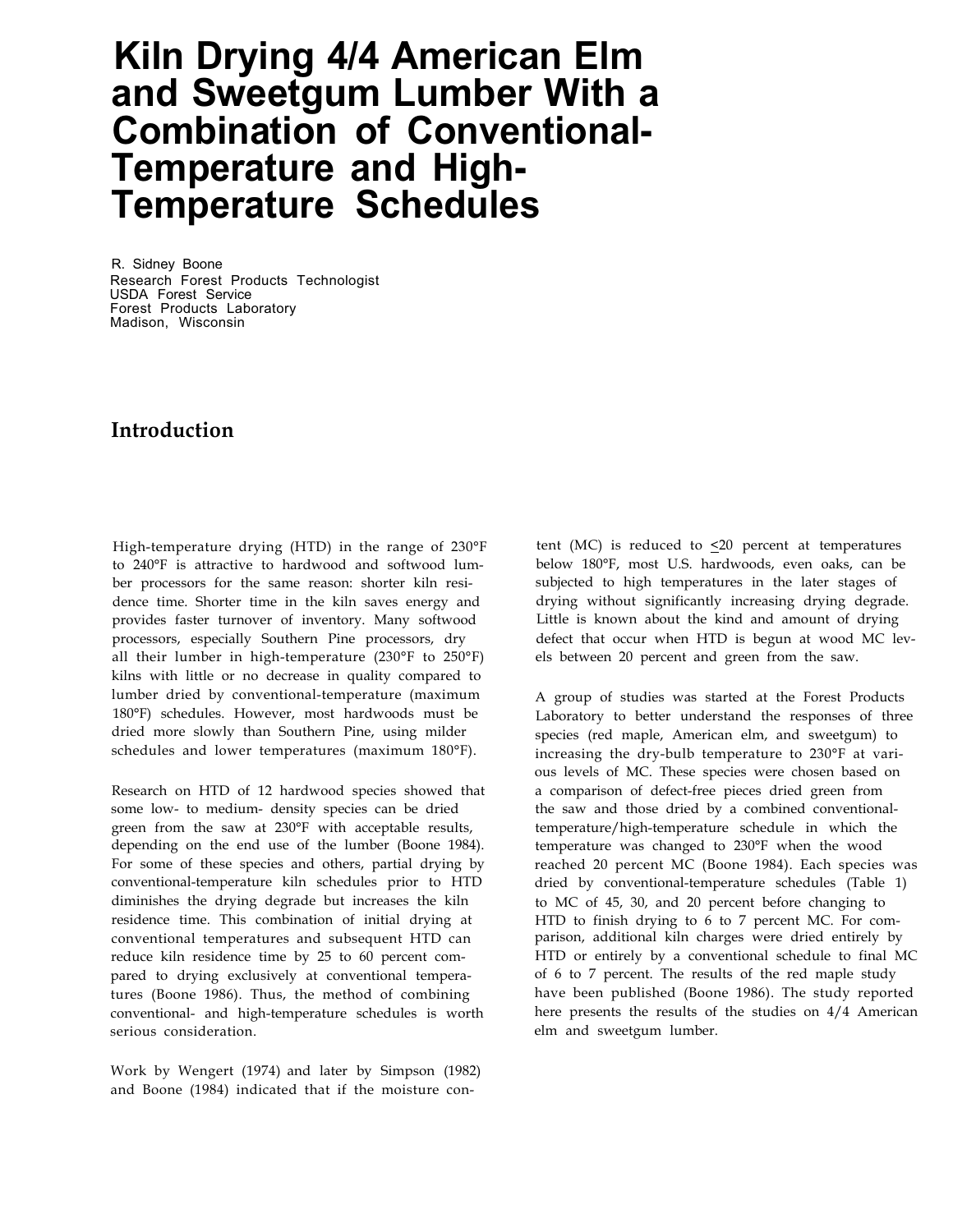| Moisture<br>content<br>(percent) | Dry bulb<br>$(^{\circ}F)$ | Wet bulb<br>$(^{\circ}F)$ |
|----------------------------------|---------------------------|---------------------------|
| > 50                             | 120                       | 113                       |
| 50                               | 120                       | 110                       |
| 40                               | 120                       | 105                       |
| 35                               | 120                       | 95                        |
| 30                               | 130                       | 90                        |
| 25                               | 140                       | 90                        |
| 20                               | 150                       | 100                       |
| 15 to final                      | 180                       | 130                       |
| >70                              | 160                       | 150                       |
| 70                               | 160                       | 146                       |
| 60                               | 160                       | 140                       |
| 50                               | 160                       | 125                       |
| 40                               | 160                       | 110                       |
| 30                               | 170                       | 120                       |
| 20                               | 180                       | 130                       |
|                                  |                           |                           |

15 to final 180 130

#### Table 1-Cokentional-temperature kiln schedules **for American elm and sweetgum.**

a Boone and others 1988.

#### **Source and Preparation of Green Lumber**

American elm *(Ulmus americana)* lumber was supplied by a Wisconsin furniture manufacturer. Sweetgum *(Liquidambar styraciflua)* logs were obtained from a commercial logging operation in South Carolina. Approximately 1,500 fbm of lumber of each species was used for the study. The logs and lumber were prepared as described in the following sections.

#### **American Elm**

The American elm lumber consisted of 1-1/8-in.-thick, random-width, 8-ft-long boards graded No. 2 Common or Better. Boards 4 to 6 in. wide and at least 7 ft long were numbered sequentially for the study. Boards wider than 6 in. were ripped, so that no test lumber was wider than 6 in., and any boards narrower than 4 in. were discarded. All boards were then placed in a pool from which they were randomly assigned to one of the five treatment groups to make up the minimum of 300 fbm per treatment. Material awaiting kiln drying was solid piled, wrapped in a plastic sheet, and stored at 36°F and 82 percent relative humidity. Immediately before stacking in the kiln for drying, each board was end trimmed to 6 ft long, taking approximately equal amounts (12 to 14 in.) from each end. Boards were trimmed to eliminate all visible end checking and splits.

#### **Sweetgum**

The 44 sweetgum logs were 8 ft long plus trim allowance; most logs had a scaling diameter of 14 to 16 in., although a 10-in. minimum was permitted. The logs were grade sawn on the circular sawmill at Forest Products Laboratory into 1-1/8-in.-thick randomwidth boards. All pieces 4 in. wide and 7 ft long and larger were numbered to indicate which log they were cut from and how the pieces were ordered within the log. All pieces graded as less than No. 2 Common were discarded. Unedged pieces were edged and ripped as necessary to produce boards with widths between 4 and 6 in. When two or more usable boards were ripped from one wide board, they were designated as A, B, or C after the board number.

Boards were next systematically sorted into five treatment groups; at least one board from each log went into each group. Where possible, a second board from each log went into each group. The remaining boards were pooled and randomly as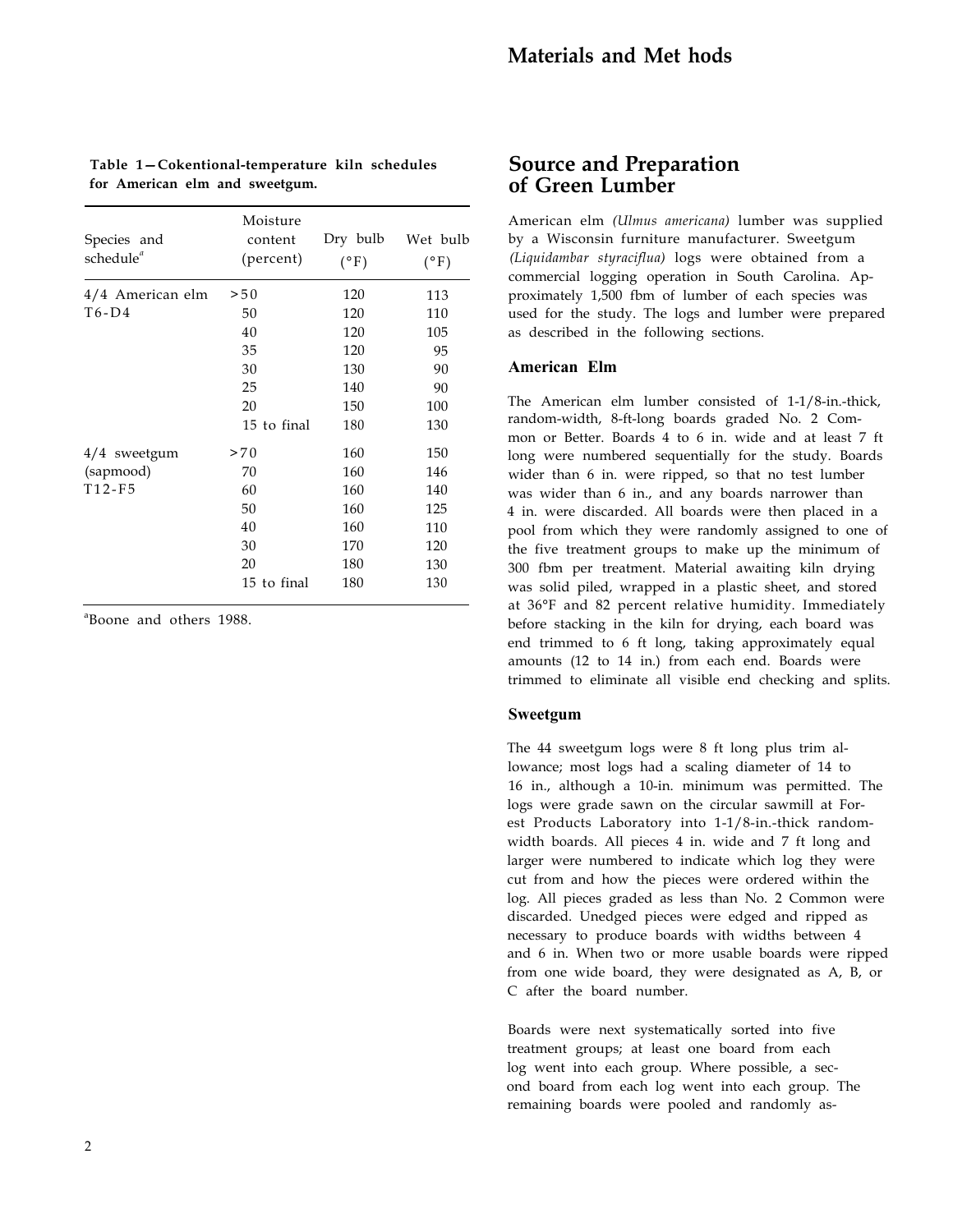signed to each of the five groups to make up the minimum of 300 fbm per treatment. Wrapping, storage, and end trimming immediately before loading in the kiln followed the procedure described for American elm.

# **Drying of Lumber**

We performed all drying treatments in an aluminum, prefabricated, steam-heated dry kiln of 800-fbm capacity. Lumber was stacked on 3/4-in.-thick stickers spaced 18 in. apart, which formed a pile 4 ft wide and 9 to 11 courses high for each load. All loads were top weighted with about  $45 \text{ lb/ft}^2$  of iron to minimize warp in the top courses. Air speed through the load averaged 500 ft/min for the conventional-temperature portions of the kiln run and 900 to 1,000 ft/min for the high-temperature portion. Fans were reversed every 6 h. Standard sample board procedure was used to monitor MC, using four sample boards per charge, two on each side of the load. Each of the sorted groups was kiln dried by one of the treatments listed in Table 2.

# **Evaluation of Drying Defects**

Following drying and short-term, solid-piled, heated indoor storage, all boards were surfaced to 25/32-in. thickness on a single-surface planer, removing approximately equal amounts from both sides. We next measured warp (cup, bow, crook, and twist) over the 6-ft length using calibrated wedges and a flat-surfaced platform to measure deflection to the nearest 1/32 in.

In this study, we did not distinguish between end checks and honeycomb. To evaluate the amount and extent of end checking and honeycomb, we

- 1. counted visible checks on exposed ends of boards,
- 2. trimmed cross sections from boards at l-in. intervals for the first 12 in. from each end and counted end checks in each section (including checks around knots) (Fig. 1),
- 3. trimmed additional cross sections at 2-in. intervals for another 12 in. and counted end checks, and
- 4. cross cut boards at their original center and counted checks.

|                              |                                 | Conventional temperature          | High temperature                                   |                        |  |
|------------------------------|---------------------------------|-----------------------------------|----------------------------------------------------|------------------------|--|
| Species and<br>treatment no. | Drying<br>$s$ chedule $a$       | Lumber MC<br>(percent)            | Kiln condition (dry<br>bulb/wet bulb, $\degree$ F) | Lumber MC<br>(percent) |  |
| American elm                 |                                 |                                   |                                                    |                        |  |
| 1                            |                                 |                                   | 230/180                                            | (Green) to $7$         |  |
| $\overline{2}$               | $T6-D4$                         | (Green) to $45 \pm 2$             | 230/180                                            | 45 to 7                |  |
| 3                            | $T6-D4$                         | (Green) to $30 \pm 2$             | 230/180                                            | 30 to 7                |  |
| $\overline{4}$               | $T6-D4$                         | (Green) to $20 \pm 2$             | 230/180                                            | 20 to 7                |  |
| $5^b$                        | $T6-D4$                         | (Green) to 7                      |                                                    |                        |  |
| Sweetgum                     |                                 |                                   |                                                    |                        |  |
|                              |                                 |                                   | 230/180                                            | (Green) to $7$         |  |
| $\mathfrak{D}$               | T <sub>12</sub> -F <sub>5</sub> | (Green) to $45 \pm 2$             | 230/180                                            | 45 to 7                |  |
| 3                            | T <sub>12</sub> -F <sub>5</sub> | (Green) to $30 \pm 2$             | 230/180                                            | 30 to 7                |  |
| $\frac{4}{5}$                | T12-F5<br>T12-F5                | (Green) to 20 ± 2<br>(Green) to 7 | 230/180                                            | 20 to 7                |  |

Table 2–Kiln drying treatments for American elm lumber and sweetgum logs.

*<sup>a</sup>* Complete kiln schedules are described in Table 1. All kiln charges were equalized to 5 percent equilibrium moisture content (EMC) for the required time and stress-relieved or "conditioned" at 10 percent EMC. *<sup>b</sup>* Control.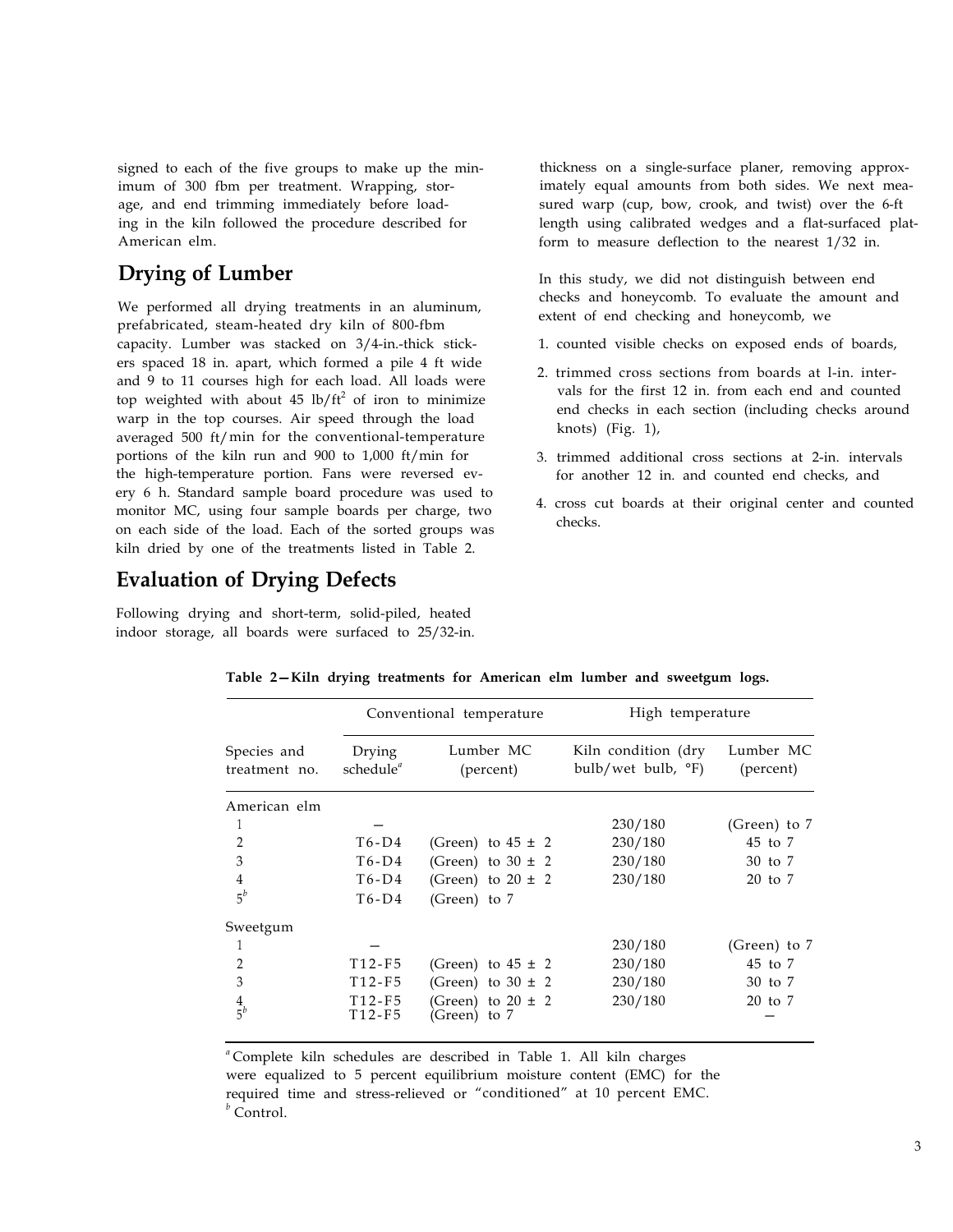

*Figure 1 – To count checks, boards were cross cut at I-in. intervals for the first 12 in. from each end and at 2-in. intervals for the next 12 in. Boards were also cross cut at their original center (C). (ML 89 5519)* 

### **Drying Time**

Time required to dry the American elm lumber from green to 7 percent ranged from 41 h for lumber dried entirely at 230°F (treatment 1) to 150 h for the control (treatment 5) (Table 3). The time the lumber was exposed to 230°F dry-bulb temperature ranged from 23 to 0 h. We met our target MC of 6 to 7 percent fairly closely as measured by sample board averages. The combined time for equalizing and conditioning varied from 13 to 20 h for treatments 1 to 4. Adequate stress relief was achieved with 8 h of conditioning for these treatments. The control treatment required no equalizing, but boards were conditioned for 10 h. Total drying time for treatment 4 was shorter than expected. The boards dried to 20 percent MC more quickly than expected, perhaps because their initial average MC was lower than that of boards in the other treatments. Total drying time for treatment 3 was longer than expected. Time to dry to 30 percent MC was somewhat longer than anticipated, and equalizing ran 3 to 4 h longer than equalizing in other treatments of elm.

Less time was required to dry the sweetgum lumber from green to 7 percent MC compared to the elm; drying time ranged from 41 h for lumber dried entirely at 230°F (treatment 1) to 126 h for the control (treatment 5) (Table 3). The time the lumber was exposed to 230°F dry-bulb temperature ranged from 20 to 0 h. In treatments 1 to 3, the average final MC of the sample boards was higher than our target of 6 to 7 percent. This was due in each case to high MC in one sample board containing heartwood. Heartwood of sweetgum dries more slowly than sapwood, and if appreciable amounts of heartwood are present in the stock, combining a high-temperature schedule with the conventional schedule is not advisable. Total equalizing and conditioning times varied little (20 to 25 h) for treatments 1 to 4. The control run required no equalizing, but boards were conditioned for 8 h. Adequate stress relief was achieved in all treatments with 8 h conditioning.

Drying times for the various treatments of sweetgum and elm were about the same as for red maple (Boone 1986), which ranged from 50 h to dry from green to 6 percent MC at 230°F to 150 h to dry the control by the conventional-temperature schedule. Total drying time for the sweetgum control was less than that for the red maple or American elm controls because no equalizing was required for this particular kiln run.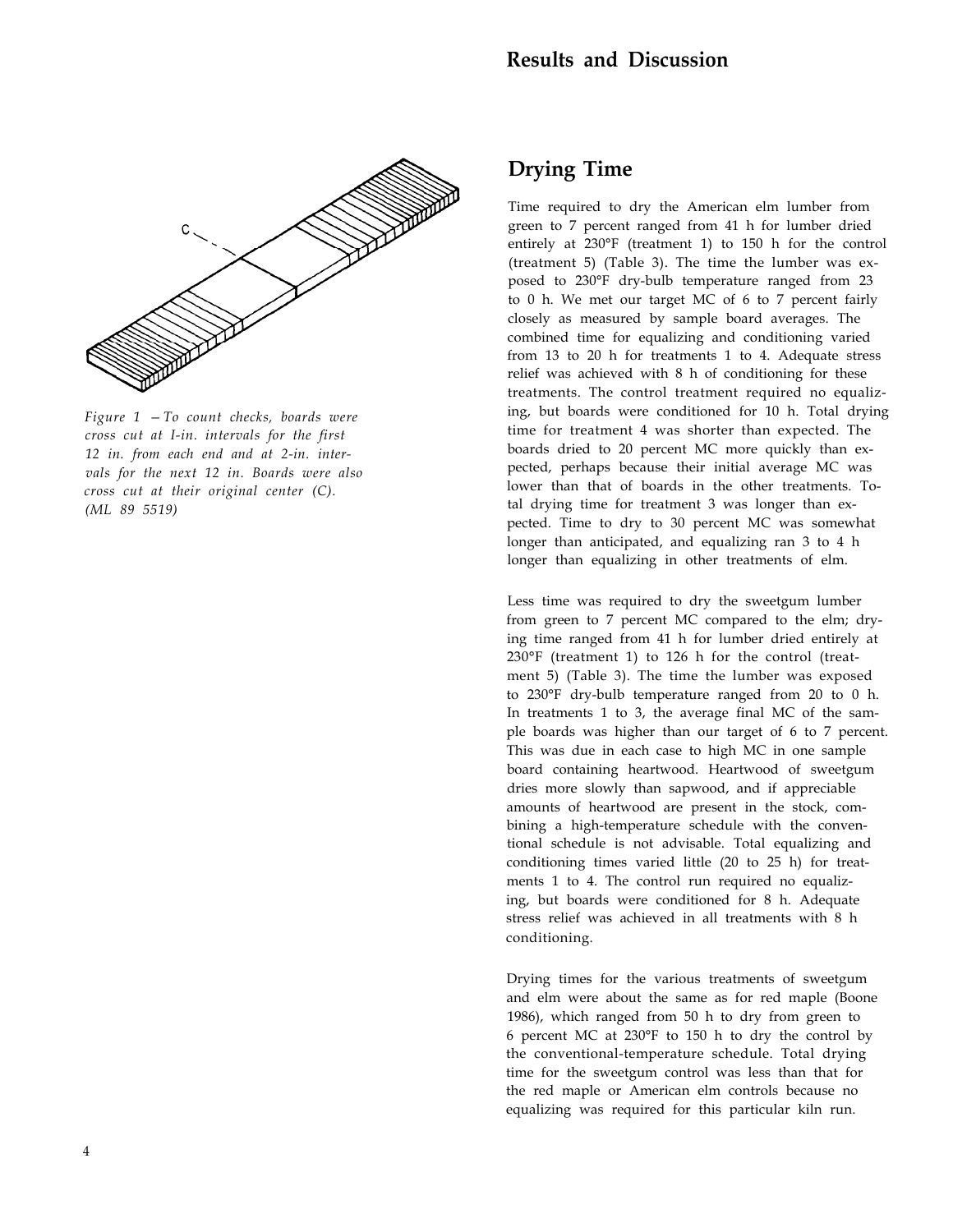| Species and<br>treatment<br>no. | Average MC <sup>a</sup><br>of green<br>sample<br>boards<br>(percent) | Time at<br>$\leq 180$ °F<br>(h) | Average MC<br>when<br>temperature<br>raised to Time at<br>$230^{\circ}F$<br>(percent) | (h)     | Time for<br>equalizing<br>and<br>230°F conditioning <sup>b</sup><br>(h) | Final average Total<br>MC of sample drying<br>boards<br>(percent) | time<br>(h) |
|---------------------------------|----------------------------------------------------------------------|---------------------------------|---------------------------------------------------------------------------------------|---------|-------------------------------------------------------------------------|-------------------------------------------------------------------|-------------|
| American elm                    |                                                                      |                                 |                                                                                       |         |                                                                         |                                                                   |             |
|                                 | 100                                                                  |                                 | 100                                                                                   | 23      | 18                                                                      | 8.4                                                               | 41          |
| $\overline{2}$                  | 113                                                                  | 91                              | 45                                                                                    | 19      | 13                                                                      | 7.0                                                               | 123         |
| 3                               | 111                                                                  | 115                             | 27                                                                                    | 12      | 20                                                                      | 7.5                                                               | 147         |
| 4                               | 89                                                                   | 102                             | 18                                                                                    | $8-1/2$ | $14-1/2$                                                                | 6.4                                                               | 125         |
| 5 <sup>c</sup>                  | 99                                                                   | 140                             |                                                                                       |         | 10                                                                      | 7.6                                                               | 150         |
| Sweetgum                        |                                                                      |                                 |                                                                                       |         |                                                                         |                                                                   |             |
|                                 | 101                                                                  |                                 | 101                                                                                   | 20      | 21                                                                      | $10.1^d$                                                          | 41          |
| 2                               | 115                                                                  | 36                              | 49 <sup>d</sup>                                                                       | 14      | 25                                                                      | 8.7 <sup>d</sup>                                                  | 75          |
| 3                               | 116                                                                  | 43                              | 37 <sup>d</sup>                                                                       | 12      | 21                                                                      | $9.8^d$                                                           | 76          |
| 4                               | 114                                                                  | 78                              | 16                                                                                    | 8       | 20                                                                      | 7.3                                                               | 106         |
| 5 <sup>c</sup>                  | 111                                                                  | 118                             |                                                                                       |         | 8                                                                       | 6.2                                                               | 126         |

Table 3–Moisture content, processing times, and drying temperatures for **kiln-drying 4/4 American elm and sweetgum lumber.** 

*a* Moisture content.

*b* Conditioning time averaged 8 h in all treatments except treatment 5 of American elm (10 h). *c* Control.

*<sup>d</sup>* High average MC due to high MC in one sample board containing heartwood.

More typically, an equalizing period of several hours would likely be required.

#### **Warp**

All four forms of warp (cup, crook, bow, and twist) were measured. Measurable cup was so slight and found in so few boards (all boards were between 4 and 6 in. wide) that the data were not meaningful for either the elm or the sweetgum. The other three forms of warp were measured over the 6 ft length of the boards (Table 4).

Although there were statistical differences (0.05 level) between treatments in American elm for the amount of crook and bow, there were no clear trends. For twist, there was no statistical difference between treatments and no apparent trends. These data support earlier observations that if the lumber is properly stacked, HTD does not increase warp and may even reduce it.

No clear trends were apparent between treatments in sweetgum for the amount of crook, bow, or twist. Analysis of variance showed no statistical difference (0.05 level of significance) between the five treatments. However, it is interesting to note that for crook and bow, the control (treatment 5) showed the most warp, and for twist, the control showed the second highest value.

# **End Checking and Honeycomb**

All boards were freshly end-trimmed and inspected just before stacking on the kiln truck to ensure the absence of end checks. Any end checks or honeycomb detected after drying could then be attributed to the particular drying treatment.

As described earlier, the end checks and honeycomb were counted at specific intervals from both ends of the boards and at the middle of the boards. We counted all visible checks and honeycomb on the end surfaces. This included any surface checks, end checks not extending to the wide surface of the board, so-called bottleneck checks, and true honeycomb. Figures 2 and 3 show some examples of end checking and honeycomb.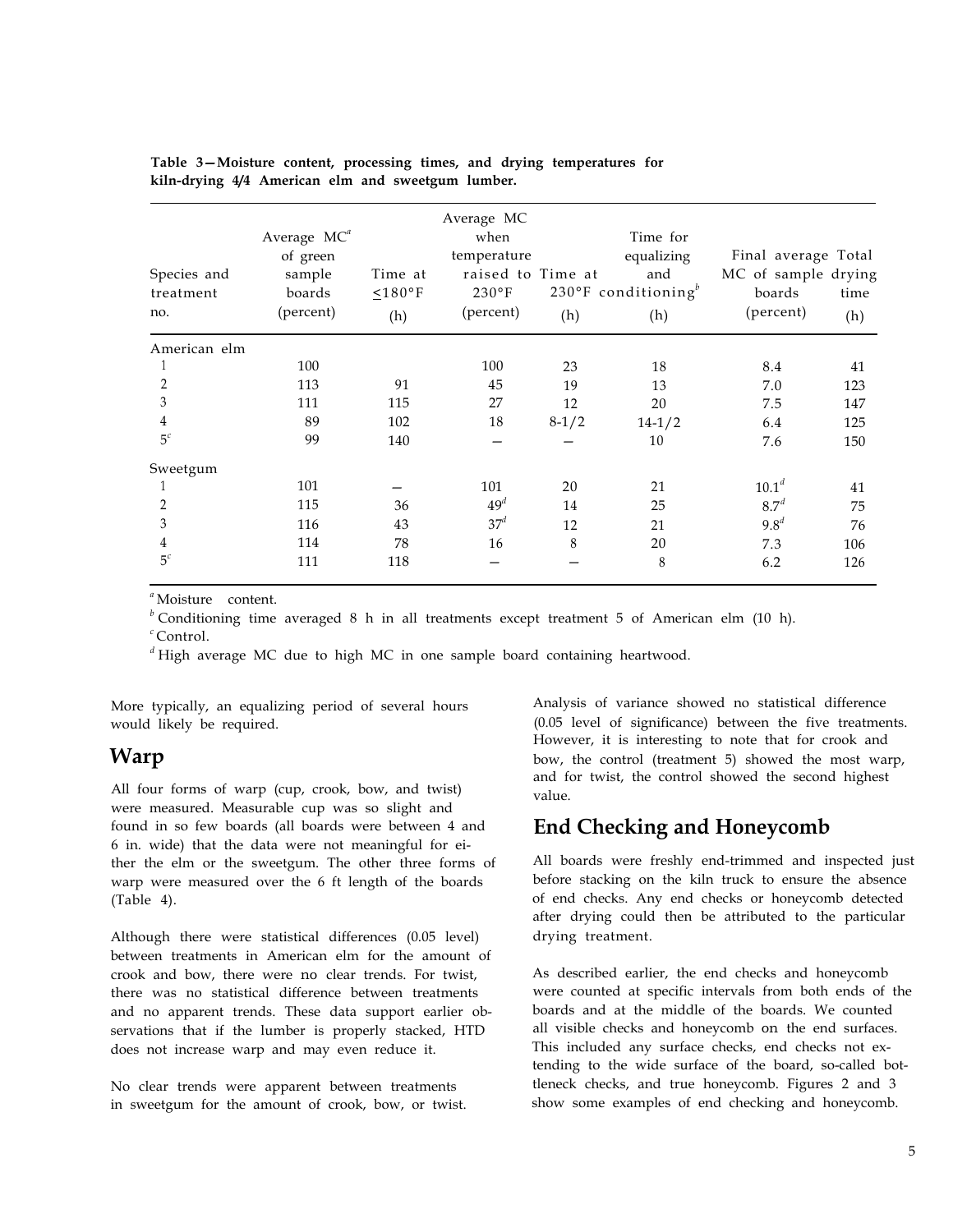| Species and<br>warp type | Treatment Sample<br>number <sup>b</sup> | size   | Average<br>warp | Standard<br>deviation<br>$(1/32$ in.) $(1/32$ in.) | Maximum<br>warp<br>$(1/32$ in.) |
|--------------------------|-----------------------------------------|--------|-----------------|----------------------------------------------------|---------------------------------|
| American elm             |                                         |        |                 |                                                    |                                 |
| Crook                    | $\mathbf 1$                             | 73     | 8.99            | 5.02                                               | 21                              |
|                          | $\overline{2}$                          | $81\,$ | 7.68            | 5.35                                               | 25                              |
|                          | $\boldsymbol{4}$                        | 85     | 6.54            | 6.24                                               | 46                              |
|                          | $\overline{5}$                          | 80     | 8.05            | 5.31                                               | 27                              |
|                          | 3                                       | 79     | 6.61            | 4.81                                               | 29                              |
| Bow                      | $\overline{2}$                          | 73     | 4.71            | 3.58                                               | 17                              |
|                          | $\bf 4$                                 | 81     | 3.16            | 2.75                                               | 11                              |
|                          | $\mathbf{1}$                            | 85     | 3.78            | 3.24                                               | 17                              |
|                          | $\mathbf{3}$                            | 80     | 3.11            | 2.63                                               | 11                              |
|                          | 5                                       | 79     | 5.11            | 3.52                                               | 15                              |
| Twist                    | $\mathbf{1}$                            | 73     | 2.20            | 2.35                                               | 14                              |
|                          | $\overline{2}$                          | 81     | 2.17            | 2.69                                               | 12                              |
|                          | 3                                       | 85     | 2.48            | 2.36                                               | 9                               |
|                          | $\overline{4}$                          | 80     | 2.30            | 2.55                                               | 10                              |
|                          | 5                                       | 79     | 2.15            | 2.50                                               | 12                              |
| Sweetgum                 |                                         |        |                 |                                                    |                                 |
| Crook                    | $\mathbf{1}$                            | 107    | 5.77            | 4.30                                               | 25                              |
|                          | $\overline{2}$                          | 103    | 5.69            | 3.58                                               | 17                              |
|                          | 3                                       | 102    | 5.24            | 3.72                                               | 16                              |
|                          | $\overline{4}$                          | 103    | 5.92            | 4.06                                               | 25                              |
|                          | 5                                       | 115    | 6.55            | 4.53                                               | 24                              |
| Bow                      | $\,1\,$                                 | 107    | 3.82            | 2.88                                               | 19                              |
|                          | $\overline{2}$                          | 103    | 4.48            | 2.84                                               | 15                              |
|                          | $\mathfrak{Z}$                          | 102    | 4.52            | 3.16                                               | $16\,$                          |
|                          | $\overline{4}$                          | 103    | 4.08            | 2.93                                               | $14\,$                          |
|                          | 5                                       | 115    | 4.58            | 3.10                                               | 17                              |
| Twist                    | $\mathbf 1$                             | 107    | 4.13            | 4.34                                               | 22                              |
|                          | $\overline{2}$                          | 103    | 5.53            | 5.02                                               | 21                              |
|                          | $\mathfrak{Z}$                          | 102    | 4.49            | 4.62                                               | 19                              |
|                          | $\overline{4}$                          | 103    | 4.64            | 4.22                                               | $17\,$                          |
|                          | 5                                       | 115    | 5.30            | 6.39                                               | 37                              |
|                          |                                         |        |                 |                                                    |                                 |

Table 4–Warp in kiln-dried American elm and sweetgum boards.<sup>*a*</sup>

<sup>a</sup> Boards were 6 ft long, 4 to 6 in. wide, and surfaced two sides to 25/32 in. thick.

*b* Multiple comparisons (Tukey). Treatments with a common bar are not statistically different at the 0.05 level. Treatment 5 was the control.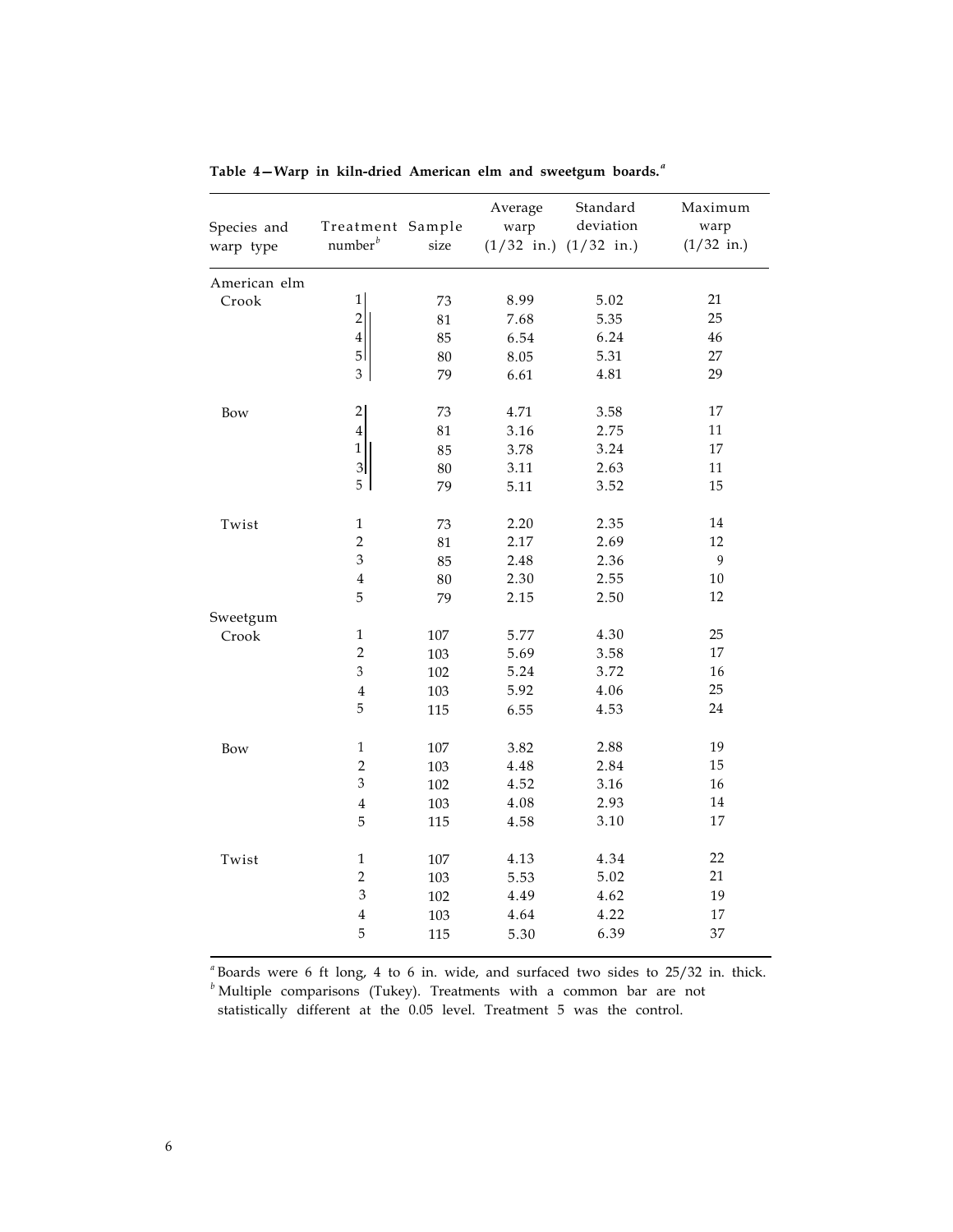

Figure 2–Checks and honeycomb in exposed ends and at l-in. intervals from ends of American *elm boards. (a) No end checks; (b) checks on exposed end only; (c) checks 1 in. and 2 in. from exposed end only; (d) end and surface checks on exposed end. Note that number of checks decreases further into board. (M87 0339, M87 0334, M87 0336, M87 0348)*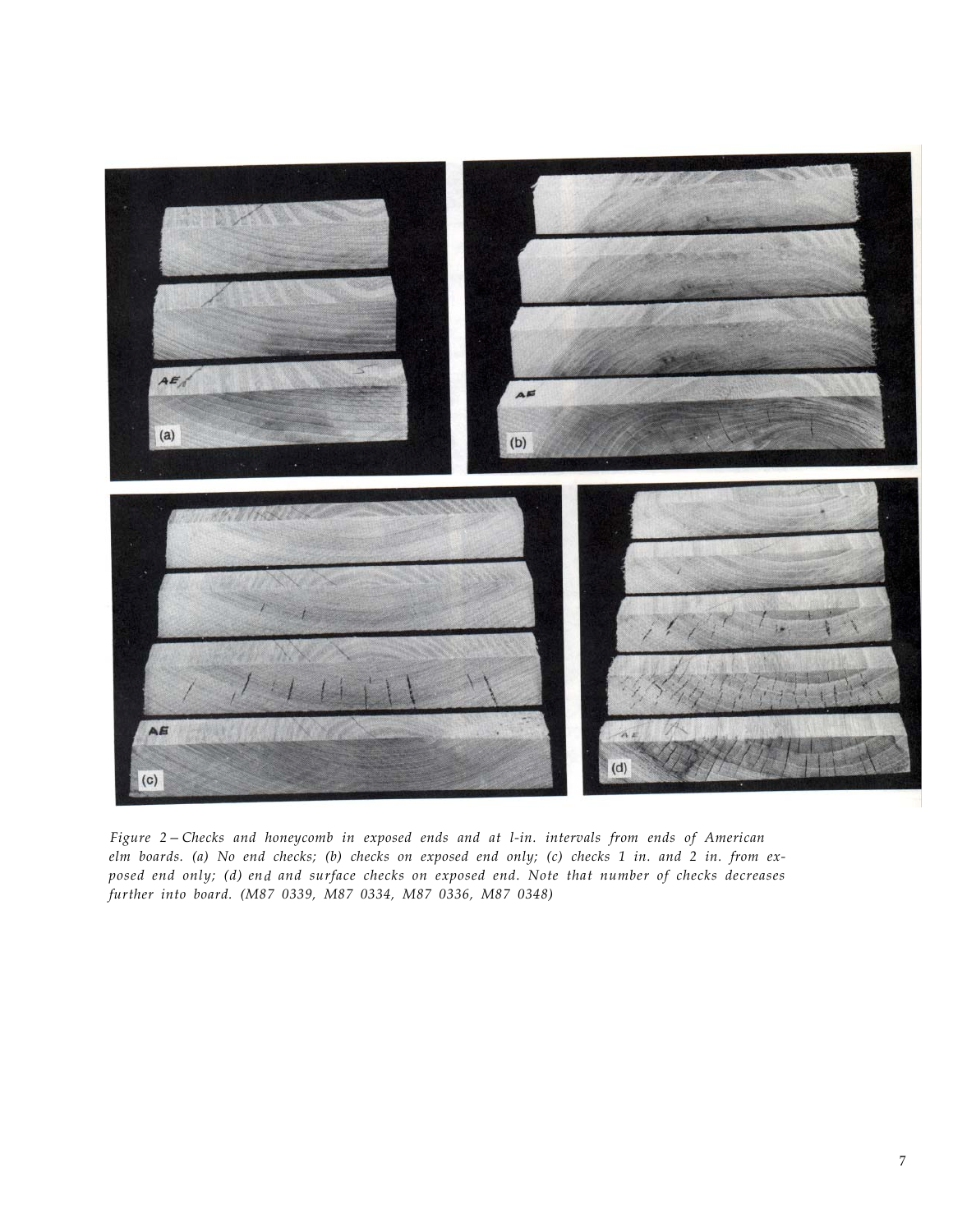

Figure 3-Checks and honeycomb in exposed ends and at l-in. intervals from ends of sweet*gum boards. (a) No end checks; (b) checks 1 in. from end of board only; (c) end and surface checks on exposed end and 1 in. from end; (d) honeycomb associated with heartwood. (M87 0345, M87 0352, M87 0353, M87 0338)*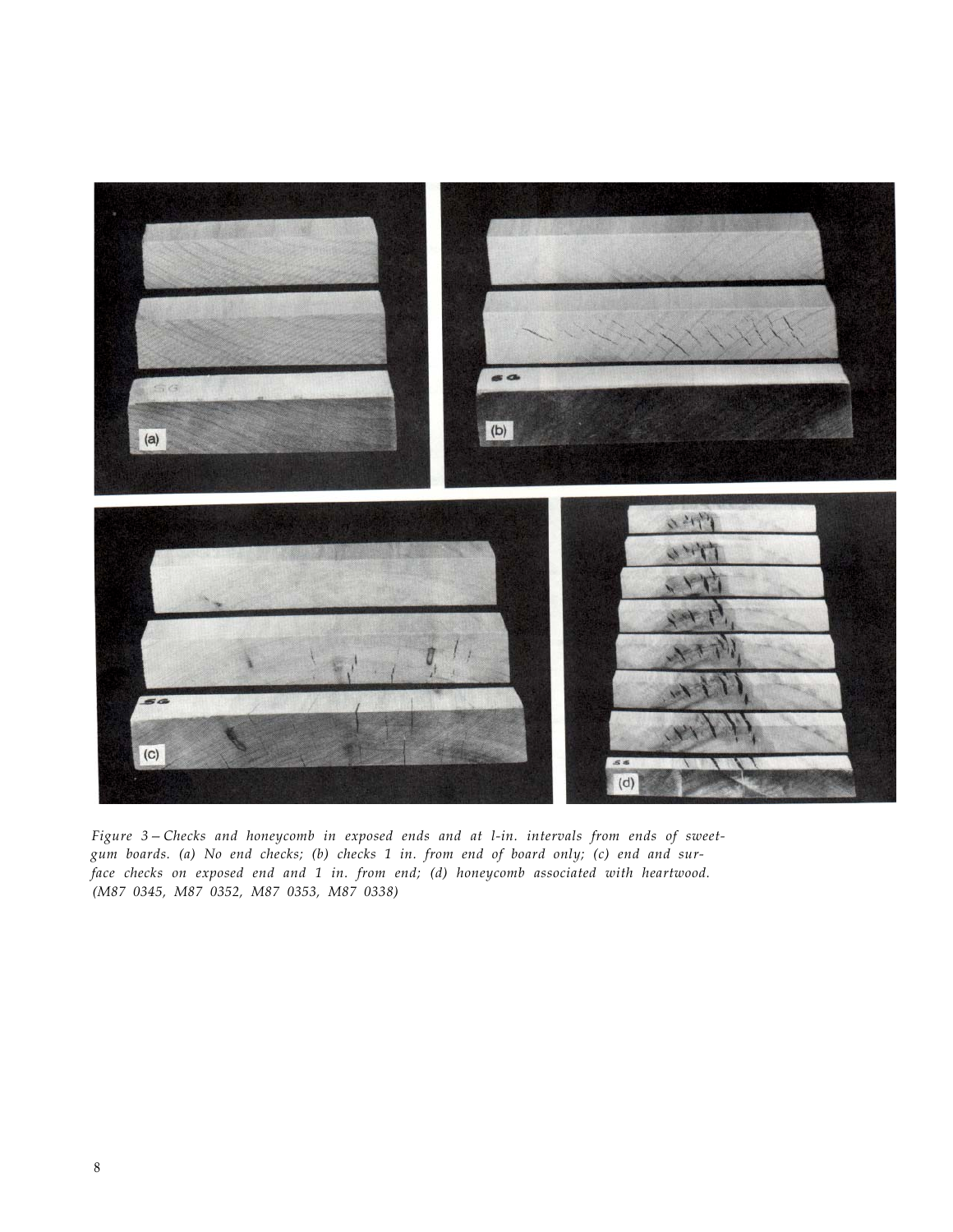#### **American Elm**

End checking data for American elm are shown in Figure 4. The data fell into two groups: (a) boards subjected to HTD at MC  $\geq$ 45 percent (treatments 1,2) and (b) boards subjected to HTD at MC  $\leq$ 30 percent (treatments 3 to 5). With treatments 1 and 2, virtually all boards had one or more checks on the exposed ends and also 1 in. from the ends. In treatment 1, almost all the boards had end checks 2 in. from the exposed ends, but far fewer boards had end checks between 2 and 4 in. from the exposed ends; this decline in the percentage of boards with end checks tapered off 6 in. from the exposed ends. In treatment 2, the percentage of boards with end checks dropped sharply beyond 1 in. from the exposed ends; at 4 in. from the ends to the center of the board, only 15 to 20 percent of the boards had end checks. The boards in treatments 4

and 5 also had the maximum number of checks on the exposed ends (between 50 and 80 percent); the percentage of boards with end checks dropped sharply to around 30 percent at 1 in. from the ends and leveled off to <15 percent at 3 in. from the ends. About 45 percent of the boards in treatment 3 showed checks on the exposed ends; at 1 in. from the ends, the percentage of boards with checks increased slightly before dropping to  $\leq$ 10 percent and leveling off between 3 and 4 in. from the end. It should be noted that treatment 5, the control, did not have the lowest percentage of boards with checks on the exposed ends. Moreover, the percentage of control boards with end checks at 1 to 3 in. from the exposed ends was in-between that of boards in treatments 1 and 2 and treatments 3 and 4. Treatments 3 and 4 had the lowest percentage of boards with end checks on the exposed ends and 3 to 4 in. from the exposed ends.



Figure 4–Percentage of treated and control American elm boards with checks at *various distances from ends of board. (ML89 5523)*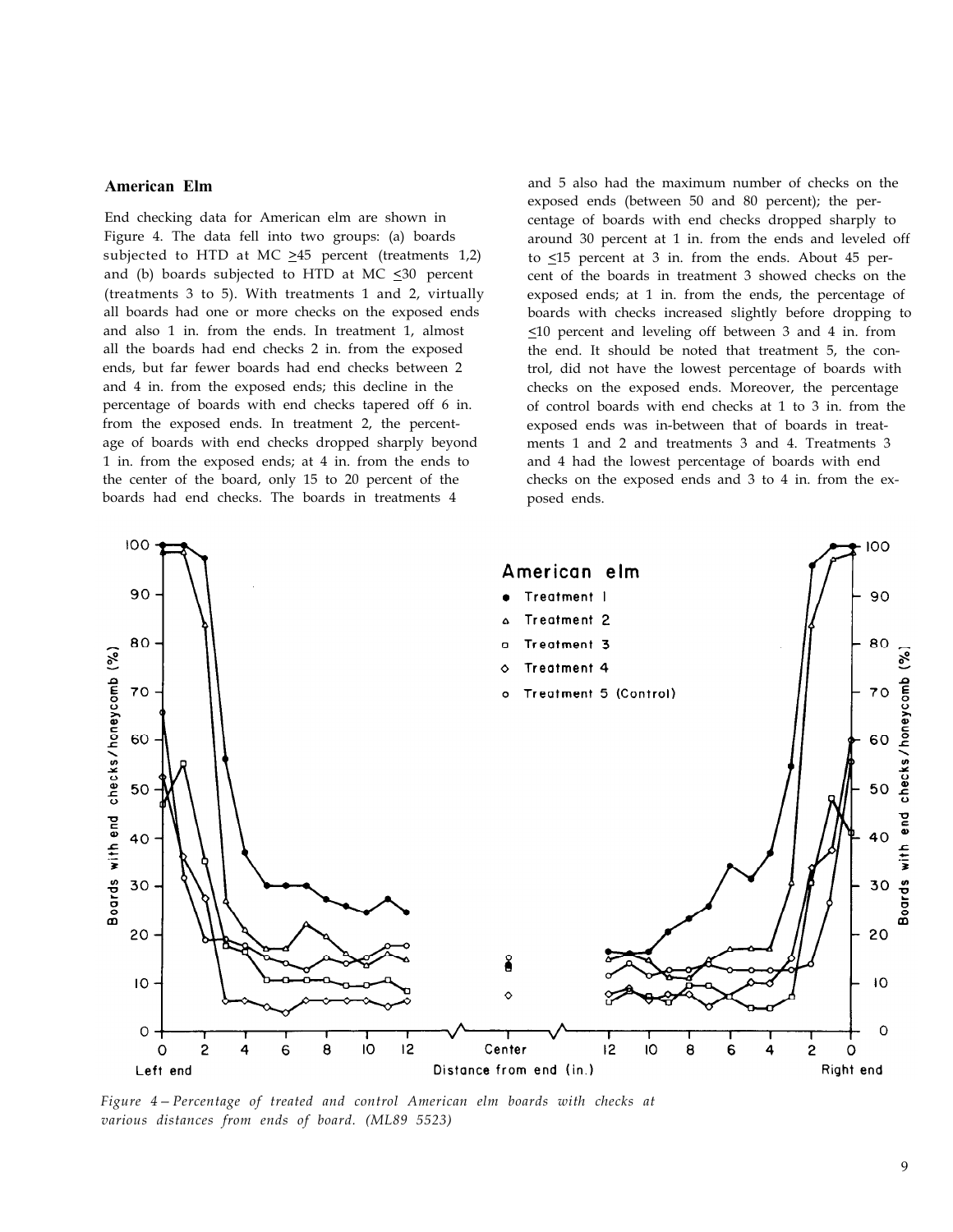#### **Sweetgum**

The pattern of end checking in the sweetgum boards was similar to that of American elm boards in treatment 3 and of previously described red maple boards in treatments 1 to 3 (Boone 1986). In all treatments of sweetgum boards, a higher percentage of boards had end checks 1 in. from the exposed ends than on the exposed ends themselves (Fig. 5). Unlike the pattern of end checking in elm and maple boards, sweetgum data were not grouped according to MC of wood when subjected to HTD. Seventy to 80 percent of sweetgum boards in treatments 1, 2, 3, and 5 showed checks on the exposed ends. These percentages increased about 15 percent (85 to 95 percent) at 1 in. from the ends, fell sharply between 1 and 2 in. from the ends, and by 3 in. from the ends, had fallen to between 5 and 15 percent and remained at this level. Only 20 percent of treatment 4 boards showed checks on the exposed ends. At 1 in. from the exposed ends, the percentage of boards with end checks rose to 50 percent; at 2 in., the percentage fell to fewer than 10 percent and remained at that level. At  $\geq$ 3 in. from the exposed ends,  $\leq$ 10 percent of boards in treatments 2 to 5 showed end checks. In treatment 1, where boards were dried entirely at high temperature, about 15 percent of the boards had end checks  $\geq$ 3 in. from the exposed ends.

Incidence of end checking and honeycomb between 12 and 24 in. from the ends of the boards followed essentially the same pattern as that between 6 and 12 in. for all treatments of both species (data not shown). Internal checks seen on cross-cut sections taken at the center of the 6-ft boards were generally continuations of previously seen checks or honeycomb in the particular board. The exceptions were when a knot or patch of discoloration occurred near the middle of the board but not near the ends.

Perhaps the major attraction to using HTD or combining HTD with a conventional-temperature kiln schedule is the kiln residence time saved. The questions then be-



*Figure* 5–Percentage of *treated and control sweetgum boards with checks at various distances from ends of board. (ML89 5522)*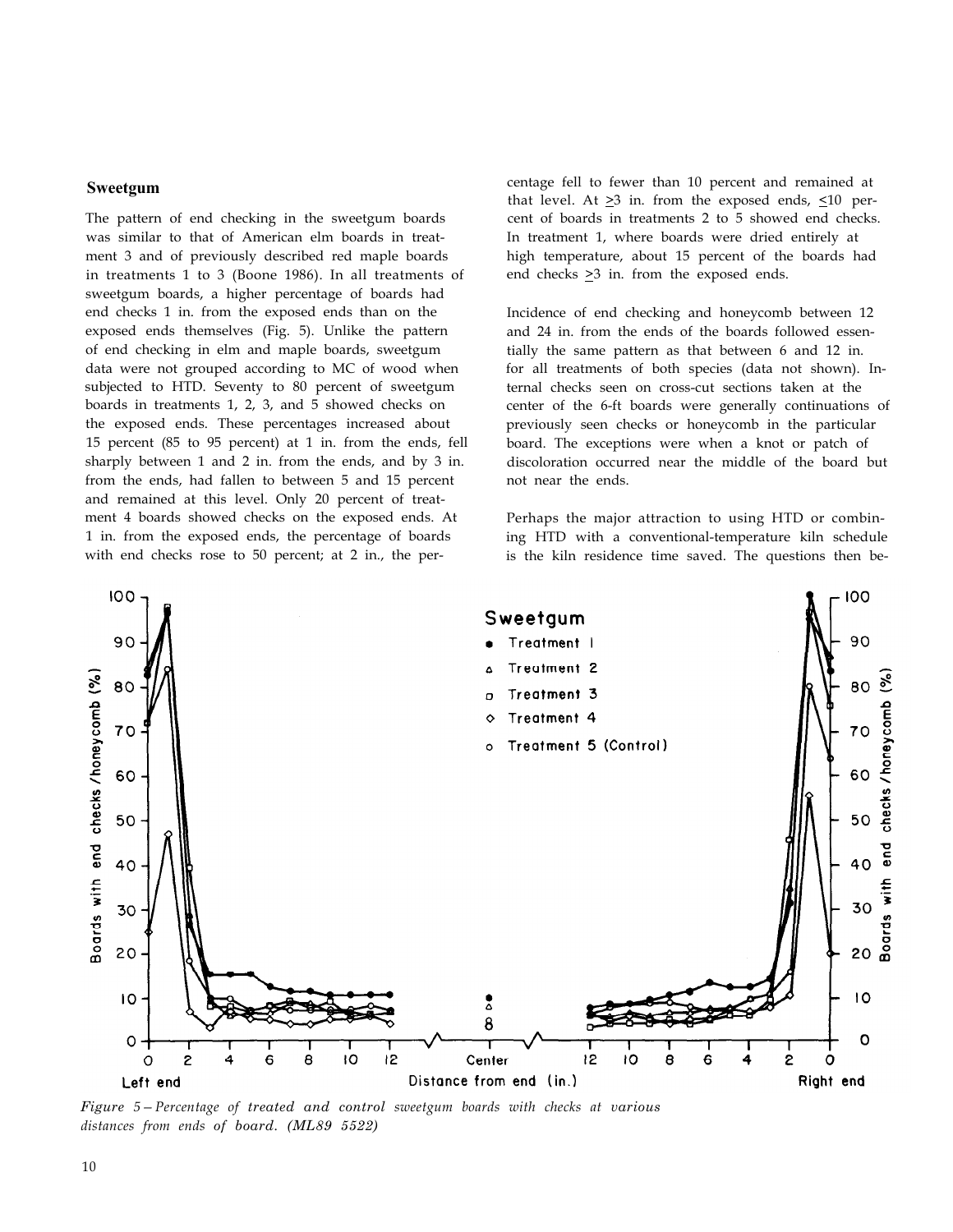come, Do we sacrifice drying quality to save kiln time? If so, how much? Is the increased amount of drying degrade tolerable for a particular operation? We conducted experiments using the same drying treatments for three different species. Not surprisingly, we found differences in the way the different woods responded to the same drying treatments.

# **Defects and Drying Time**

Knowing the pattern of end check formation and extension from Figures 4 and 5, What pattern emerges when comparing percentages of boards with no drying defects by treatment and species over time in the kiln? Data are shown in Figure 6 for American elm and Figure 7 for sweetgum.

#### **American Elm**

No untrimmed boards in treatments 1 and 2 were free of defects (Fig. 6), which is not surprising since a very high percentage of boards in these treatments had checks on the exposed ends. About 15 percent of the boards in treatments 3 to 5 had no drying defects. In the control treatment, only 17 percent of the boards had no drying defects. This differs considerably from the previously reported results with red maple where treatments 1 to 3 produced between 0 and 8 percent defect-free boards; treatment 4, 70 percent; and treatment 5 (control), 77 percent. In the study reported here, kiln residence time of treatments 3 and 4 and the control cannot be easily compared because the drying time for elm in treatment 3 was longer than expected and that in treatment 4 was shorter than expected. The treatments apparently reduced drying time by about 10 percent. As in the red maple study, the data reported here show the percentage of defect-free boards after 2 and 3 in. were trimmed from each end of the boards (Fig. 6). The removal of end trim increased the percentage of defect-free boards, but the grouping between treatments 1 and 2 and treatments 3 to 5 apparently persisted. Even when 3 in. were removed from each end, only 66 percent of the controls were defect free. Boards in treatments 3 and 4 were in the 55 to 60 percent defect range. Because subjecting boards to HTD at 30 or 20 percent MC reduced kiln residence time by only 10 percent and caused a 10 percent loss in defect-free boards, combining HTD with conventional schedules may not be desirable for most operations drying American elm.

#### **Sweetgum**

The results of plotting percentage of untrimmed boards with no drying defects over time in the kiln show that the control had only 4 percent defect-free boards (Fig. 7); thus, these results more closely resemble the results with American elm than the previously reported results with red maple. In contrast, the percentage of defect-free boards in treatment 4 was considerably higher for sweetgum (25 percent) than for the other two species. Data for treatments 1 to 3 and 4 to 5 are grouped to some extent, a pattern that persisted for the trimmed sweetgum boards (Fig. 7). For boards trimmed 2 in. from each end, treatment 4 had a higher percentage of defect-free boards (75 percent) than treatment 5 (70 percent), the control. For boards trimmed 3 in. from each end, the percentage of defectfree pieces was essentially the same for treatments 4 and 5 (about 80 percent). Treatment 4 should be considered an alternative schedule since it saved about 16 percent of kiln residence time and gave equal or better results than drying by the conventional-temperature schedule (control) at all trim allowances. Using treatments 2 or 3 saved about 40 percent kiln time compared to treatment 5, but the percentage of defect-free pieces was lowered from 80 to 70 percent.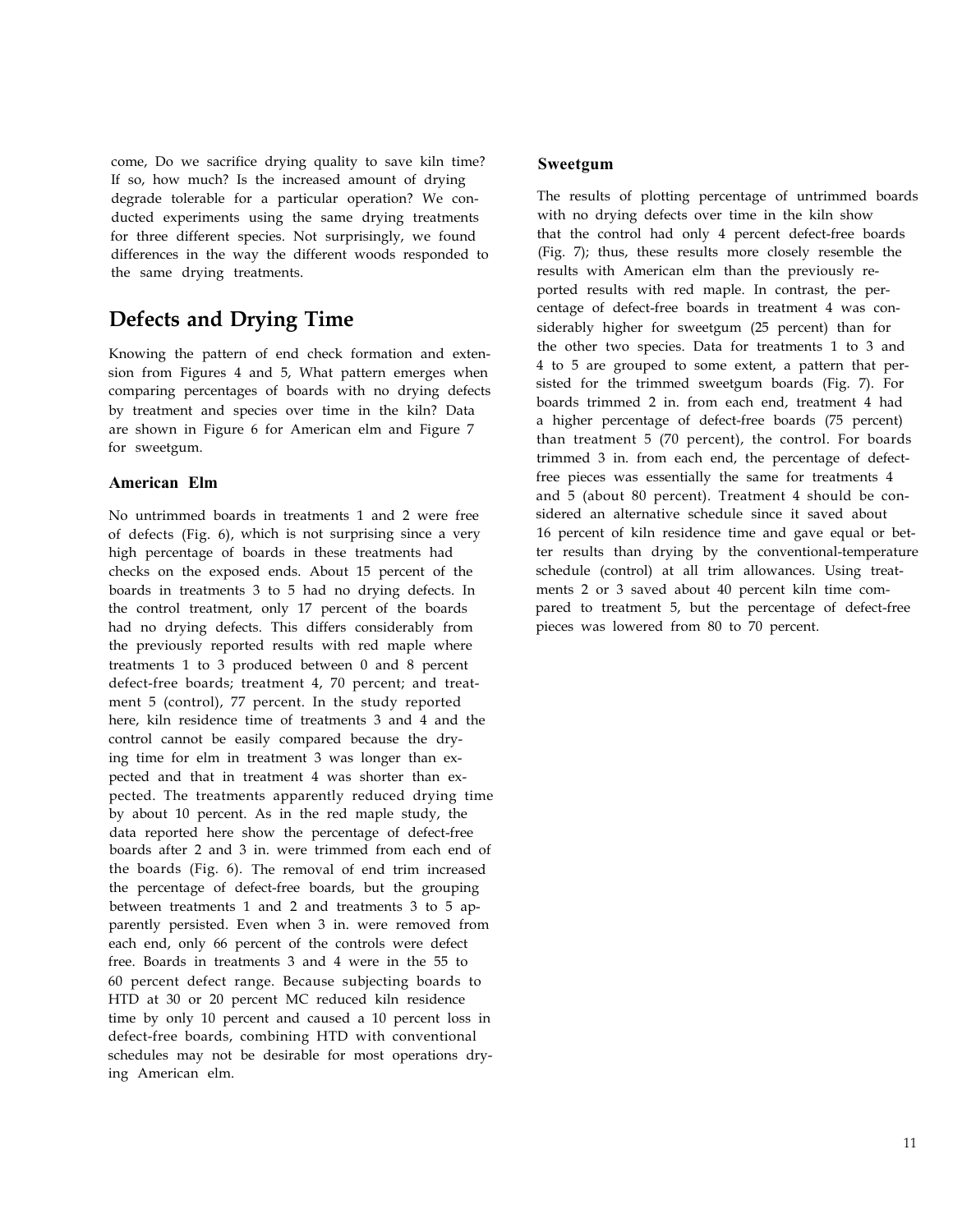

Figure 6 – Percentage of trimmed and untrimmed American elm *boards with no defects by treatment.* x untrimmed *boards*;  $\Box$  2 in. cut from each end of board;  $\bullet$  3 in. cut from each end of board. Num*bers designate treatments. Bars indicate standard deviation (±2). (ML89 5521)*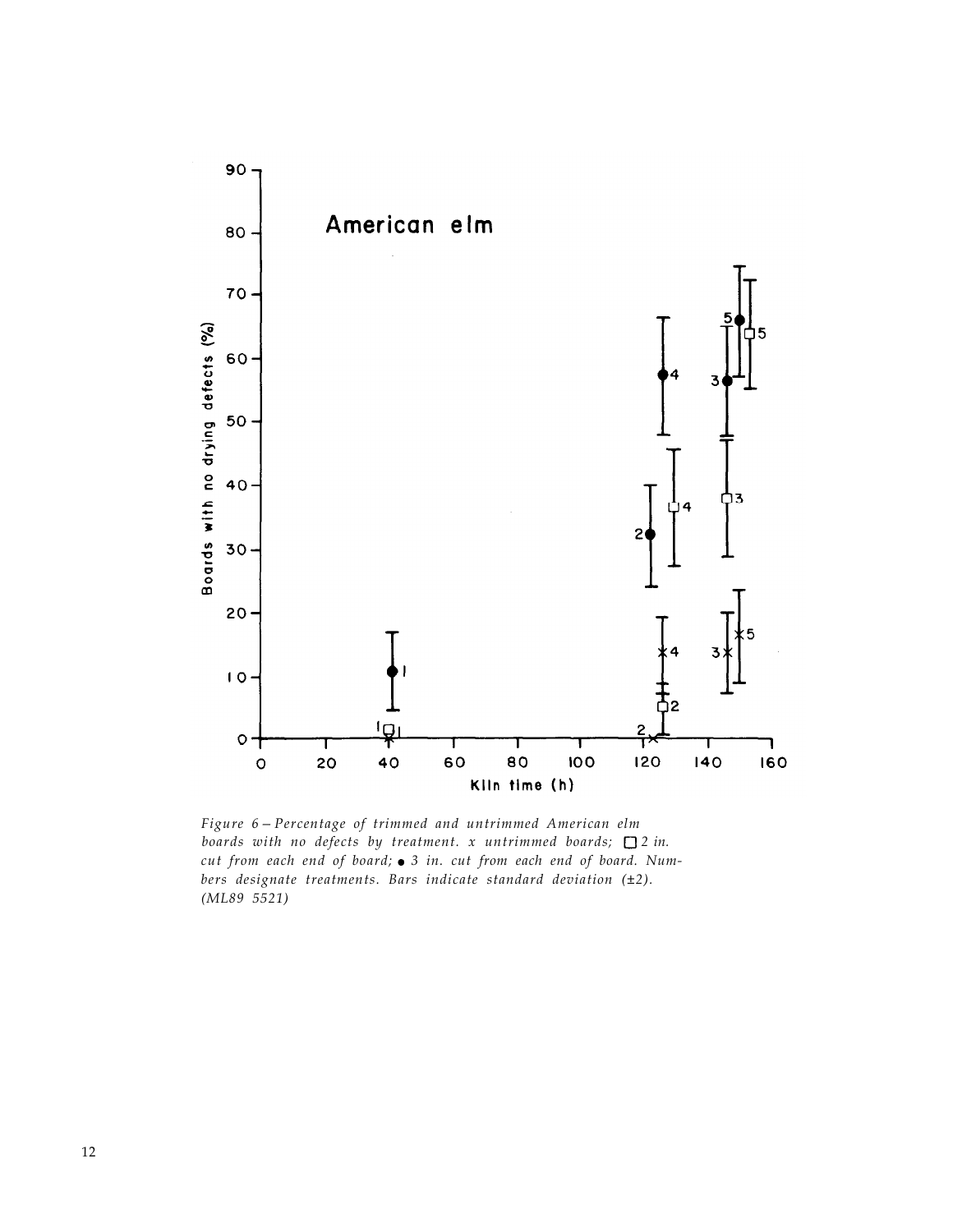

Figure 7-Percentage of trimmed and untrimmed sweetgum boards with no defects by treatment.  $x$  untrimmed boards;  $\Box$  2 in. cut from *each end of board;* ! *3 in. cut from each end of board. Numbers designate treatments. Bars indicate standard deviation (±2). (ML89 5520)*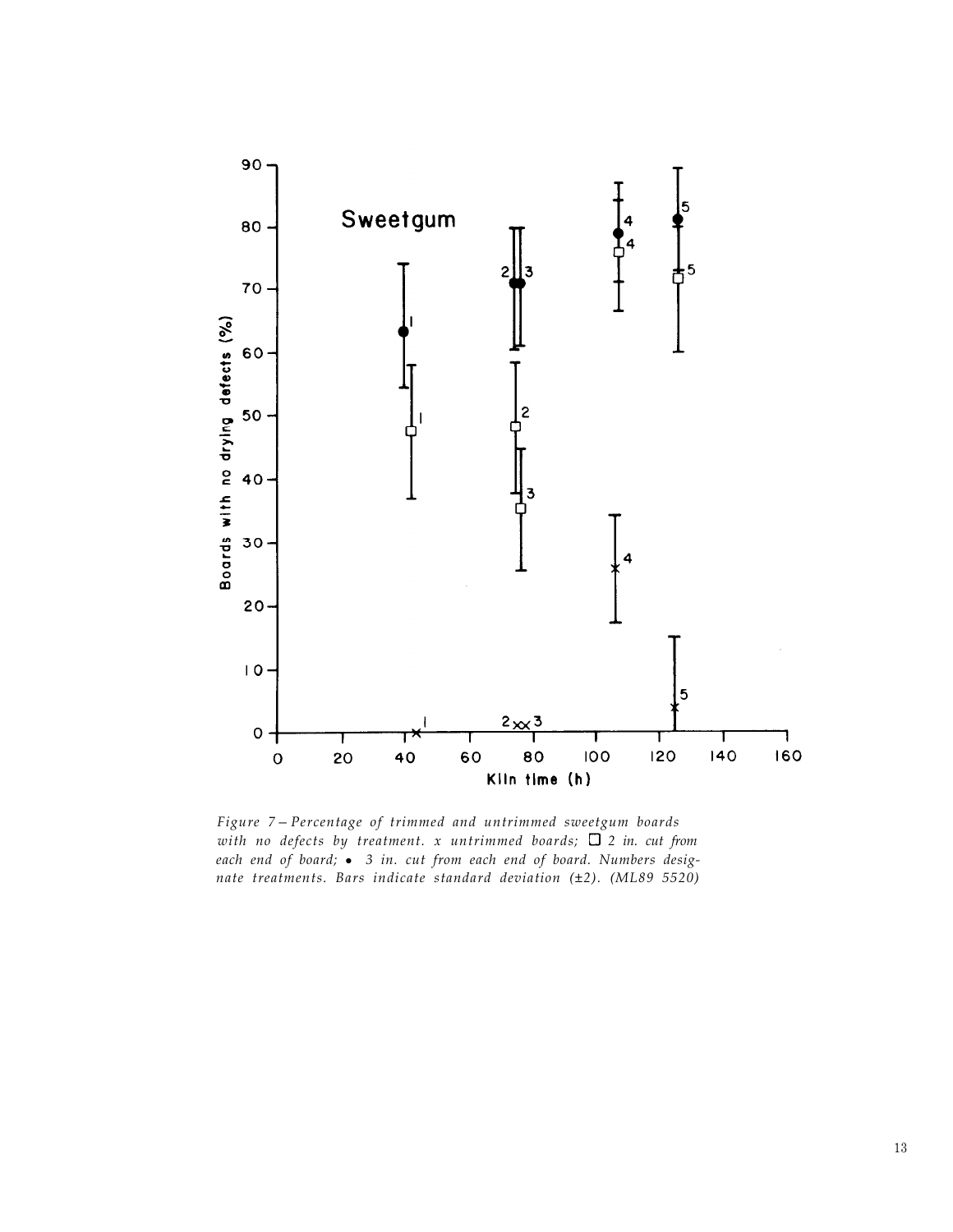### **Concluding Remarks**

We found that drying by any kiln schedule generated new end checks in boards. The incidence of checks dropped rapidly with the distance from the ends of the board and became fairly constant at 3 to 5 in. from the ends. End trimming of dried lumber was necessary to reduce the number of end checks, but depending on species, end checks and honeycomb occurred beyond 3 to 5 in. in 5 to 15 percent of control boards dried by a conventional-temperature schedule.

Initial drying at conventional temperatures followed by drying at high temperatures offered savings in kiln residence time that varied with species. The tradeoff of increased drying degrade for savings in kiln time varied by species and by the level of moisture content in the wood when subjected to the high-temperature schedule.

Of the three species dried in our studies to date, red maple (Boone 1986) offers the most promise for combining conventional-temperature and high-temperature schedules. Processors who dry sweetgum sapwood should consider the tradeoff of increased drying degrade for 40-percent reduction in drying time when combining conventional-temperature and high-temperature schedules. Drying of American elm with combined temperature schedules seems least promising.

When American elm lumber was subjected to HTD at MC  $\geq$  45 percent, all boards subsequently had end checks in the exposed ends and 1 in. from the ends. The percentage of boards with end checks dropped sharply between 2 and 4 in. from the ends and leveled off at around 30 percent at about 5 in. from the ends. In drying elm lumber, subjecting boards to HTD at MC levels of 30 and 20 percent saved about 15 percent kiln residence time compared to the control; the percentage of defect-free boards was reduced 5 percent for untrimmed boards and 10 percent for boards trimmed 3 in. from each end. Although statistical differences (0.05) occurred between treatments for the amount of crook and bow, no clear trends were apparent. No statistical difference between treatments and no apparent trend occurred for twist.

In drying sweetgum, more end checks were found 1 in. from the ends than on the exposed ends of the board in all treatments, including the control. In our previous study, we also had found more end checks 1 in. from the ends than on the exposed ends in red maple. The percentage of sweetgum boards with end checks dropped rapidly between 1 and 3 in. from the ends, leveling off at  $\leq 10$  percent in all treatments where boards

were subjected to HTD at  $\leq 45$  percent MC. For the most severe treatment, in which boards were green from the saw when subjected to HTD,  $\leq 15$  percent of the boards had end checks beyond 3 in. from the exposed ends. Thus, for this severe treatment, fewer sweetgum boards had end checks beyond 3 and 4 in. than American elm boards. If trimming 3 in. from each end of the board is acceptable, then subjecting boards to HTD when MC is 20 percent can save about 16 percent in kiln residence time at no loss in defectfree pieces; subjecting boards to HTD at 30 or 45 percent MC can save about 40 percent in kiln time at the expense of reducing the number of defect-free pieces by 10 percent. No statistical difference between treatments in the amount of warp was observed in sweetgum.